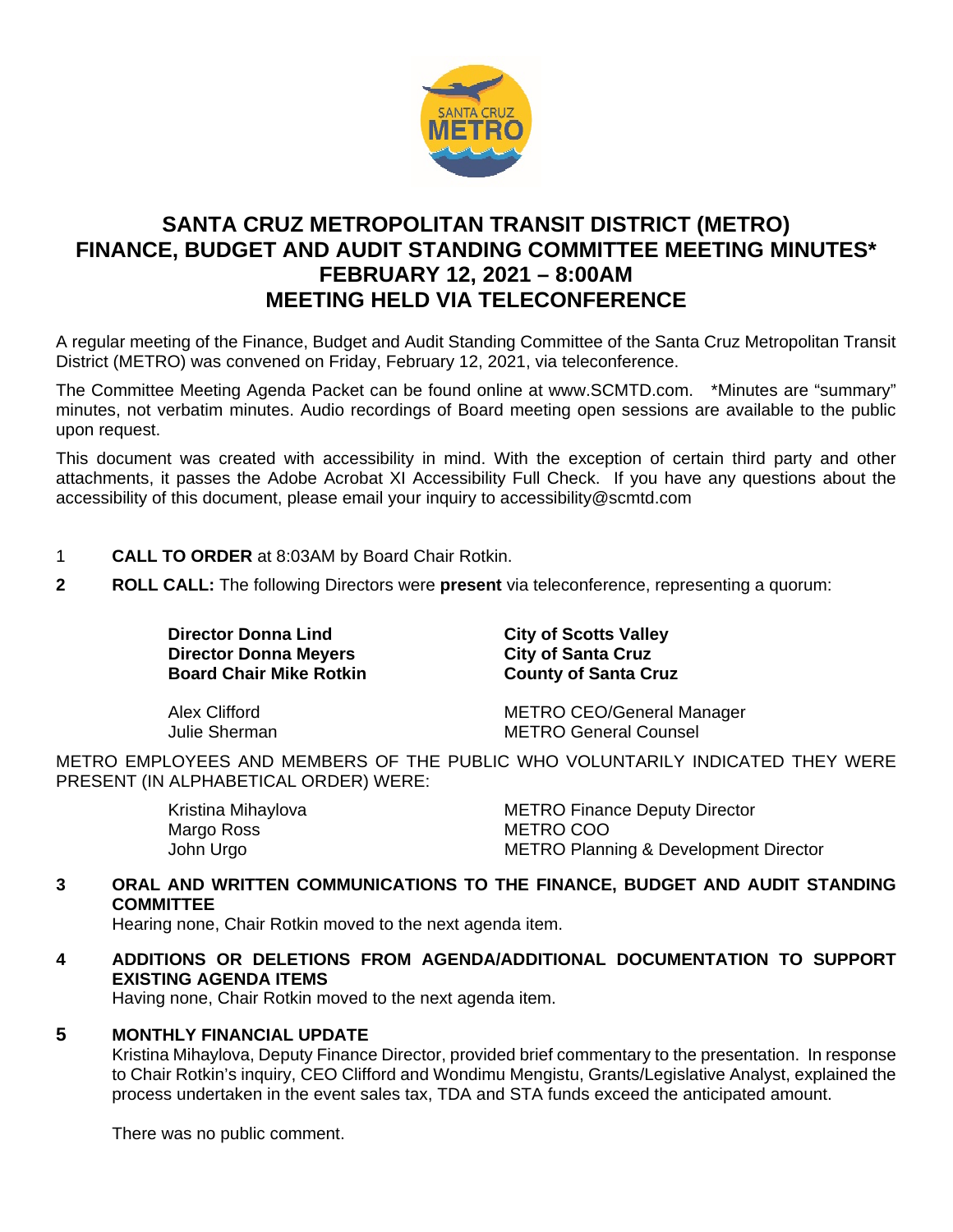# **6 FY22 & FY23 PRELIMINARY OPERATIONS BUDGET ASSUMPTIONS**

For the benefit of the assembly, Chair Rotkin explained the process involved in preparing METRO's budget.

Kristina Mihaylova, Deputy Finance Director, provided commentary to the presentation.

Director Meyers asked how METRO models or projects Highway 17 ridership in the COVID-19 environment, with so many remote workers. CEO Clifford replied he communicates regularly with local employers to discuss their onsite/offsite workforce status. He further reminded the assembly the CARES Act funding enables us to plan and ensure the buses are available to meet the demand. John Urgo, Planning and Development Director, added the 2020 passenger survey drove some of the implemented changes.

Discussion ensued among the assembly regarding the changing financial impacts due to adaptations to increased online sales, potential to return to onsite work, other environments, etc.

CalPERS retirement practices, goals and costs were discussed. CEO Clifford informed the assembly that he recalls the cost to METRO is approximately \$25K per employee per year.

Holly Alcorn requested a list of on-hold positions be provided to the Union; i.e., any positions METRO does not intend on filling. CEO Clifford said these are preliminary discussions at this time and dependent on future funding. He can share what is known today, but cautioned this is an ongoing discussion. Referencing the bill moving through Congress, he noted it sets up an interesting scenario that is similar to that METRO experienced from the great recession (2008) through 2014/2015 wherein the reserves were continually drawn down to the extent that it resulted in a structural deficit in 2014. We want to be mindful and avoid this. Built into our funding scenario is a structural deficit. Last year, we were projecting a \$2M structural deficit. As we use our funds to maintain our service levels, we need to make adjustments to ensure we do not return to the 2014/2015 financial environment.

Chair Rotkin and CEO Clifford noted that the Operator attrition is ascribed to retirement, not planned furloughs.

There was no public comment.

# **7 KEY PERFORMANCE INDICATORS (KPI) REPORT FOR 2ND QUARTER FY21 THROUGH DECEMBER 31, 2020**

Kristina Mihaylova, Deputy Finance Director, provided commentary to the presentation.

Director Rotkin brought the cost of the Paratransit operations to the attention of the assembly. Discussion among the assembly regarding the cost to operate ParaCruz and the potential cost offset provided by the implementation of micro-transit.

Director Lind asked if other transit agencies are taking the same approach to maintain service. CEO Clifford replied that transit agencies nationwide are trying to maintain as much service on the road as possible, while adhering to the safety regulations imposed by their respective health agencies. Director Rotkin anticipates UCSC opening up in the fall of 2021. In preparation for students returning in the fall, METRO is opening a recruitment for 10 Operators.

Regarding the alighting/disembarking incidents, Director Rotkin asked if METRO tracks the location(s) of alighting/disembarking incidents. Rufus Francis, Safety & Risk Management Director, clarifies such incidents are typically a result of the passenger rushing to get on or off. Margo Ross, COO, added METRO does track the location of the accidents to ensure there are no impediments due to bus stop location, bus stop condition, etc.

CEO Clifford and Ms. Mihaylova noted the difficulty in obtaining reliable peer-to-peer comparisons due to the lack of data, the difference in outsourced services vs in-house services, the service area size, etc. They will continue to search for and report more reliable data.